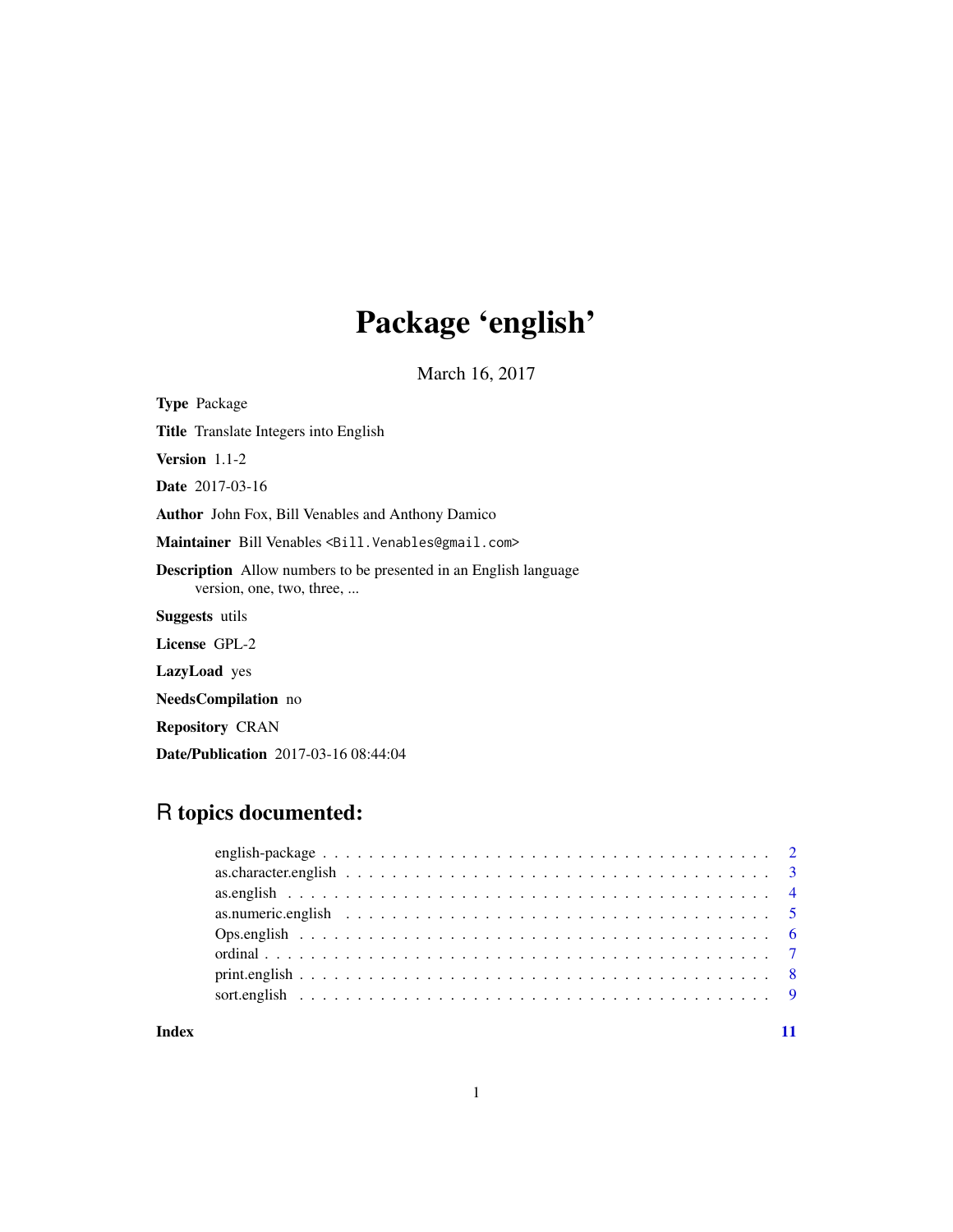#### <span id="page-1-0"></span>Description

A simple facility to provide an english language representation of integer vectors.

#### Details

| Package:  | english    |
|-----------|------------|
| Type:     | Package    |
| Version:  | $1.1 - 2$  |
| Date:     | 2017-03-16 |
| License:  | $GPL-2$    |
| LazyLoad: | yes        |

In answer to a question on R-help John Fox provided an elegant R function to translate integers into English numbers. The present package extends this code to an S3 class, with constructor functions and methods to make this original idea more conveniently available.

The function as english is intended to provide a parallel facility to the function as roman in the utils package.

The main purpose of the package is to present an interesting programming example rather than to solve a likely real problem, though there could well be some applications in unusual contexts.

#### Author(s)

John Fox and Bill Venables with additional ideas and code from Anthony Damico. Maintainer: Bill Venables, <Bill.Venables@gmail.com>

#### References

See original note by John Fox in the Programmers Niche section of [https://cran.r-project.](https://cran.r-project.org/doc/Rnews/Rnews_2005-1.pdf) [org/doc/Rnews/Rnews\\_2005-1.pdf](https://cran.r-project.org/doc/Rnews/Rnews_2005-1.pdf).

#### See Also

[as.roman](#page-0-0).

#### Examples

```
english(1:10)^2 + 1:10
(x <- english(sample(1:100, 10)))
sort(x)
toupper(english(1:10))
## For mothers of small children:
cat(paste("This is the", ordinal(1:5), "time I've told you!"), sep = "\\n")
```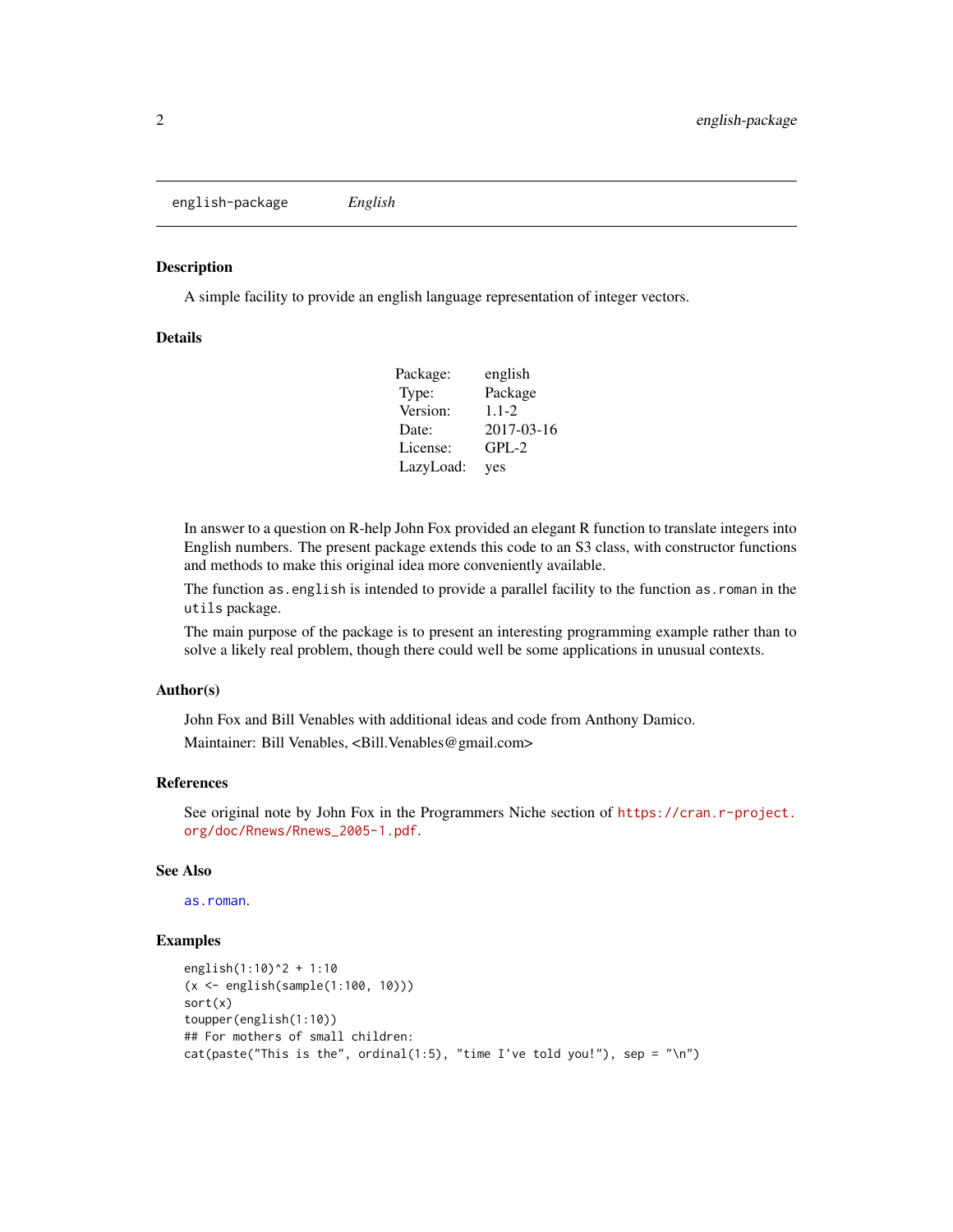<span id="page-2-1"></span><span id="page-2-0"></span>as.character.english *Integers into English*

#### Description

Translates integer vectors into character strings representing their expression in the English language.

#### Usage

```
## S3 method for class 'english'
as.character(x, ...)
```
#### Arguments

|          | A numeric vector of class english. |
|----------|------------------------------------|
| $\cdots$ | Currently unused.                  |

#### Details

Uses a recursive algorithm to translate numbers into their expression in English.

#### Value

A character string vector

#### Author(s)

John Fox, with minor extensions by Bill Venables.

#### References

See original note by John Fox in the Programmers Niche section of [https://cran.r-project.](https://cran.r-project.org/doc/Rnews/Rnews_2005-1.pdf) [org/doc/Rnews/Rnews\\_2005-1.pdf](https://cran.r-project.org/doc/Rnews/Rnews_2005-1.pdf).

#### See Also

[english](#page-3-1), [as.english](#page-3-2), [print.english](#page-7-1).

#### Examples

```
oneOone <- english(101, UK = FALSE)
as.character(oneOone)
as.character(as.english(oneOone, UK = TRUE))
as.character(oneOone + 1:10)
```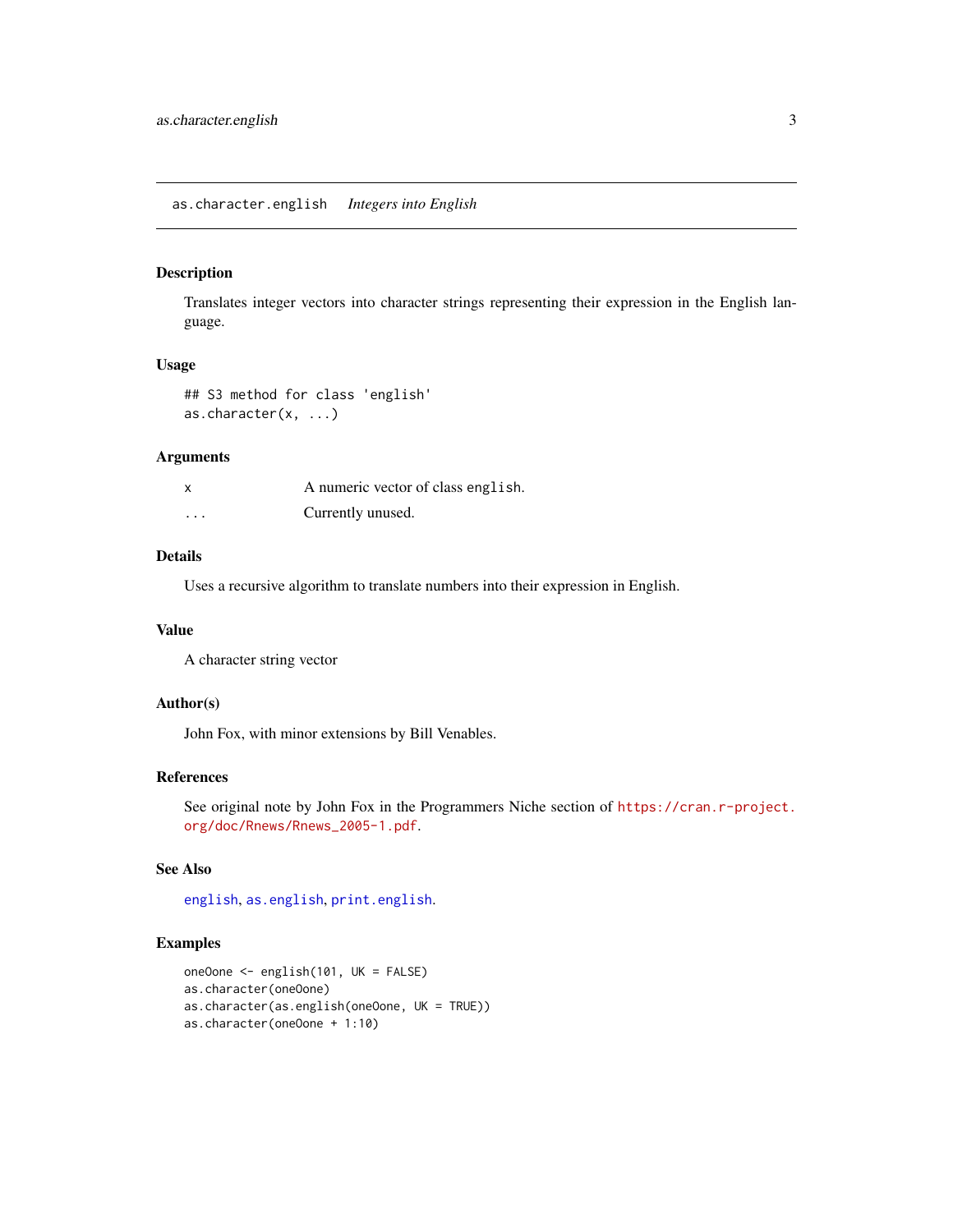<span id="page-3-2"></span><span id="page-3-0"></span>

#### <span id="page-3-1"></span>Description

The functions as.english and english are fully equivalent generic constructor functions for the S3 class english, which allows numeric objects to be represented in the form of their customary English expression.

#### Usage

```
as.english(x, ...)
english(x, ...)
## Default S3 method:
english(x, ...)
## S3 method for class 'numeric'
english(x, UK, ...)
## S3 method for class 'english'
english(x, UK, ...)
## S3 method for class 'english'
x[i]
## S3 method for class 'english'
rep(x, \ldots)## S3 method for class 'english'
format(x, \ldots)
```
#### Arguments

| $\mathsf{x}$ | Any numeric object. If the components are not integers, they are rounded. In the<br>case of english. default this may be an object of any class, but will always<br>result in an error.                             |
|--------------|---------------------------------------------------------------------------------------------------------------------------------------------------------------------------------------------------------------------|
| UK           | A logical flag, should English-style numbers be given (TRUE) or American style<br>(FALSE)? If missing, a default value is chosen as TRUE unless the locale in use is<br>guessed to be an English locale of the USA. |
| $\cdot$      | For rep, and format arguments passed on to other methods. Ignored in all other<br>cases.                                                                                                                            |
|              | Any allowable form of index vector.                                                                                                                                                                                 |

#### Details

The function english is a generic constructor function for objects of class english. The methods either mark the object as having the appropriate class, or, in the case of english.default, result in an error message. The function as.english is provided as a corresponding function to as.roman in the utils package. The method english.english simply allows the constructor function to act as a coercion and to have no effect on objects already of the class.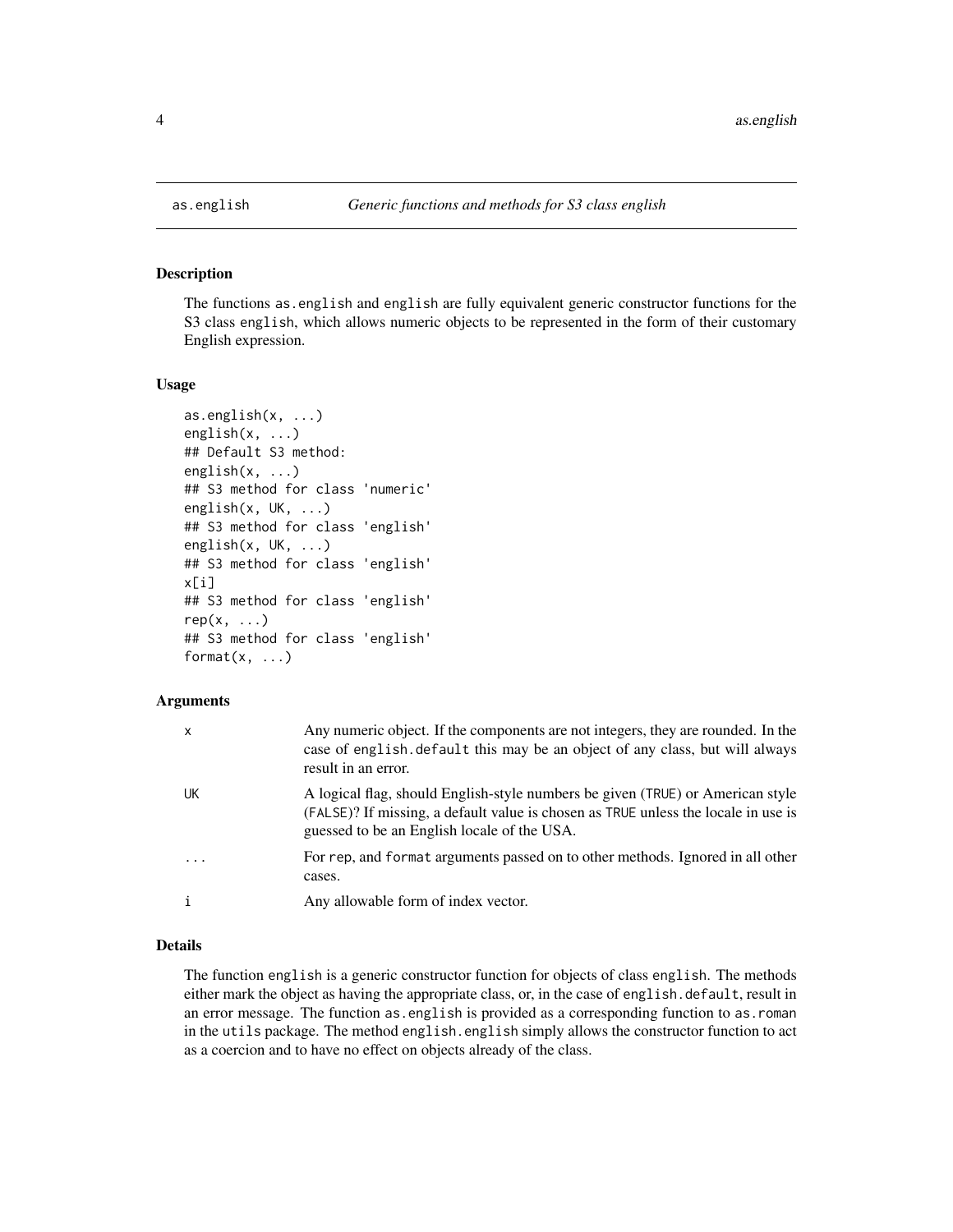```
as.numeric.english 5
```
#### Value

An object of class english, if possible, or an error message if not.

#### Author(s)

John Fox and Bill Venables

#### References

See original note by John Fox in the Programmers Niche section of [https://cran.r-project.](https://cran.r-project.org/doc/Rnews/Rnews_2005-1.pdf) [org/doc/Rnews/Rnews\\_2005-1.pdf](https://cran.r-project.org/doc/Rnews/Rnews_2005-1.pdf).

#### See Also

[as.character.english](#page-2-1), [print.english](#page-7-1).

#### Examples

```
english(1010, UK = FALSE)
english(1010, UK = TRUE)
## The default UK setting will depend on the locale:
cat("\n", ifelse(grepl("^(en_us|english_united)",
    tolower(Sys.getlocale("LC_CTYPE"))), "USA", "UK"),
    "English is your default\n")
english(101) ## UK not given: deduced from locale
as.english(10001001) + (-5):5
```
as.numeric.english *Convert an english object back to class numeric*

#### Description

This a convenience function that simply removes the S3 class attribute from and object of class english.

#### Usage

## S3 method for class 'english' as.numeric $(x, \ldots)$ 

#### Arguments

| x                       | An object of class english. |
|-------------------------|-----------------------------|
| $\cdot$ $\cdot$ $\cdot$ | Currently unused.           |

#### Value

An object of class numeric.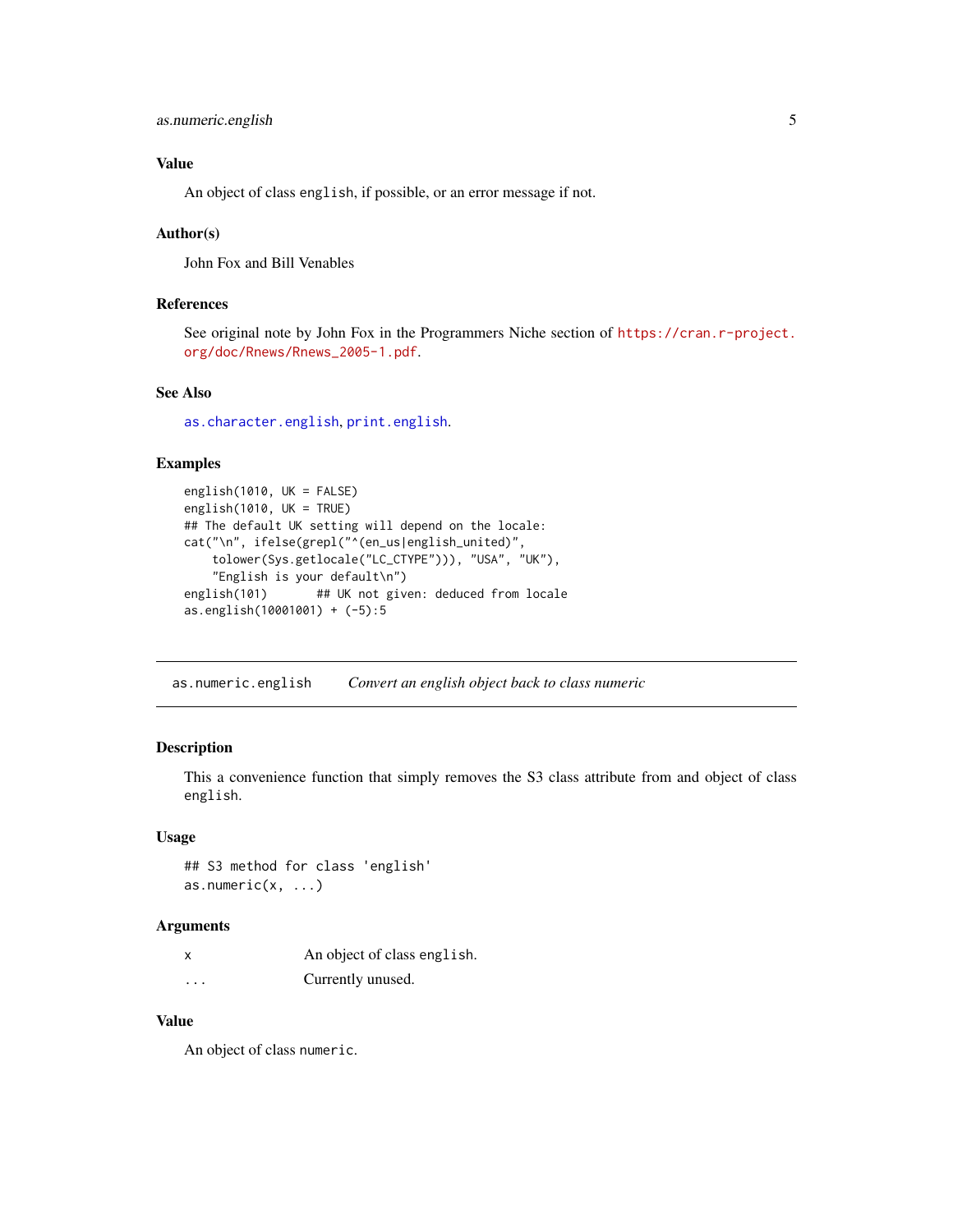#### <span id="page-5-0"></span>Author(s)

John Fox and Bill Venables.

#### References

See original note by John Fox in the Programmers Niche section of [https://cran.r-project.](https://cran.r-project.org/doc/Rnews/Rnews_2005-1.pdf) [org/doc/Rnews/Rnews\\_2005-1.pdf](https://cran.r-project.org/doc/Rnews/Rnews_2005-1.pdf).

#### See Also

[english](#page-3-1), [as.english](#page-3-2).

#### Examples

```
(x <- english(1:10))
as.numeric(x)
```
Ops.english *Arithmetic operations with objects of class english*

#### Description

Allows arithmetic with objects of class english.

#### Usage

```
## S3 method for class 'english'
Ops(e1, e2)
```
#### Arguments

e1, e2 Numeric vectors, of which at least one must be of class english.

#### Details

A standard group generic function that strips off the english class from its arguments, invokes the next arithmetic operation method and reinstates the class english on the result.

#### Value

A numeric vector of class english.

#### Author(s)

John Fox and Bill Venables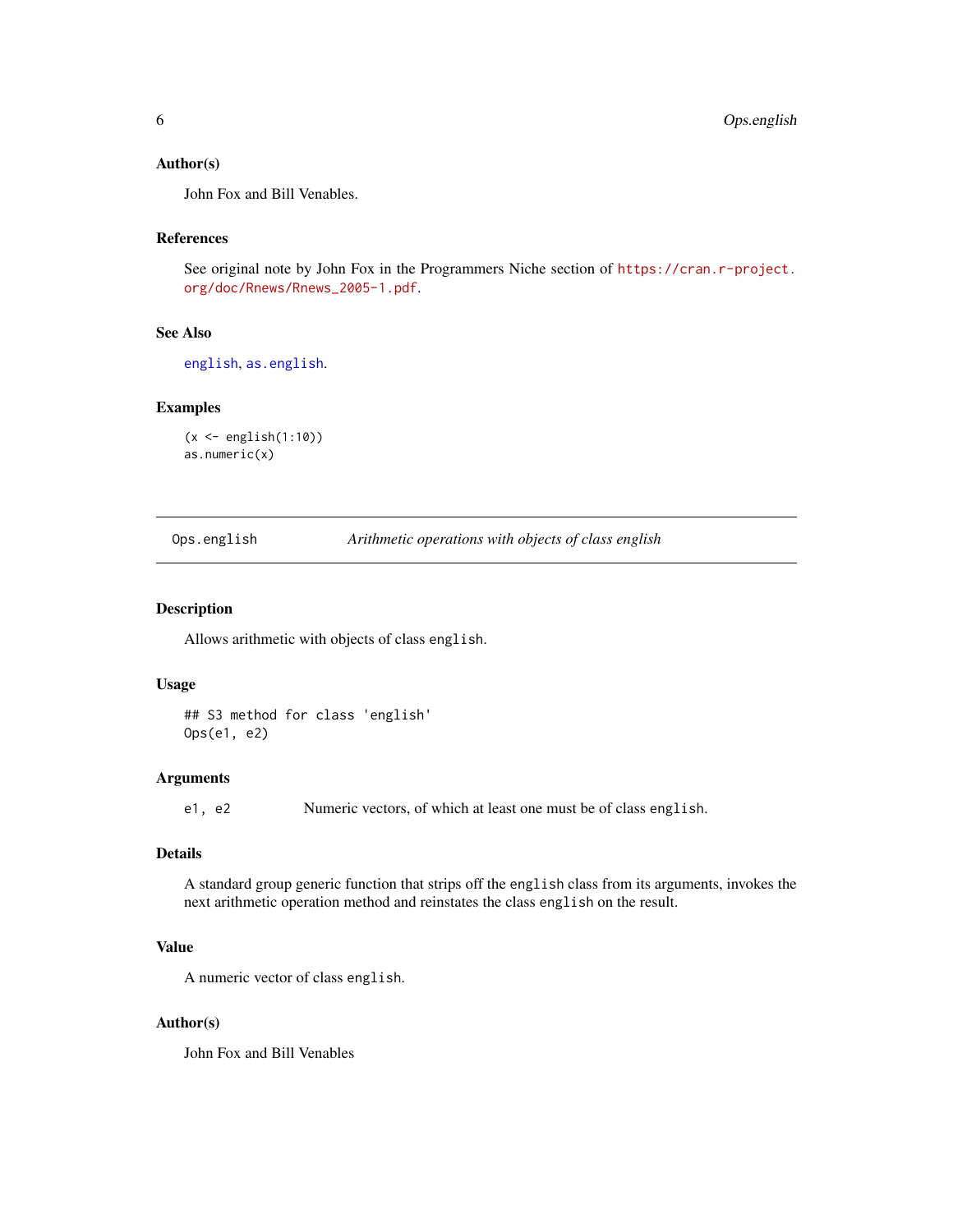#### <span id="page-6-0"></span>ordinal 2008 and 2008 and 2008 and 2008 and 2008 and 2008 and 2008 and 2008 and 2008 and 2008 and 2008 and 200

#### References

See original note by John Fox in the Programmers Niche section of [https://cran.r-project.](https://cran.r-project.org/doc/Rnews/Rnews_2005-1.pdf) [org/doc/Rnews/Rnews\\_2005-1.pdf](https://cran.r-project.org/doc/Rnews/Rnews_2005-1.pdf).

#### See Also

[english](#page-3-1), [as.english](#page-3-2).

#### Examples

english $(1:10)^2 + 1$ 

| ordinal |  |
|---------|--|
|         |  |

Generic functions and methods generating english versions of ordinal *whole numbers as character strings*

#### Description

The function ordinal is generic and works in much the same way as the function as. character. english but produces an ordinal, rather than a cardinal number version

#### Usage

```
ordinal(x, \ldots)## S3 method for class 'numeric'
\text{normal}(x, \ldots)## S3 method for class 'english'
ordinal(x, ...)
## S3 method for class 'character'
\text{normal}(x, \ldots)
```
#### Arguments

|          | An object to produce english ordinal output.                          |
|----------|-----------------------------------------------------------------------|
| $\cdots$ | Additional arguments passed on to english for the initial conversion. |

#### Details

The object is first converted to a character string an english object, if necessary, then to character and finally adjusted so that it provides the ordinal version of the english representation.

#### Value

A character string vector of ordinal numbers in English.

#### Author(s)

Anthony Damico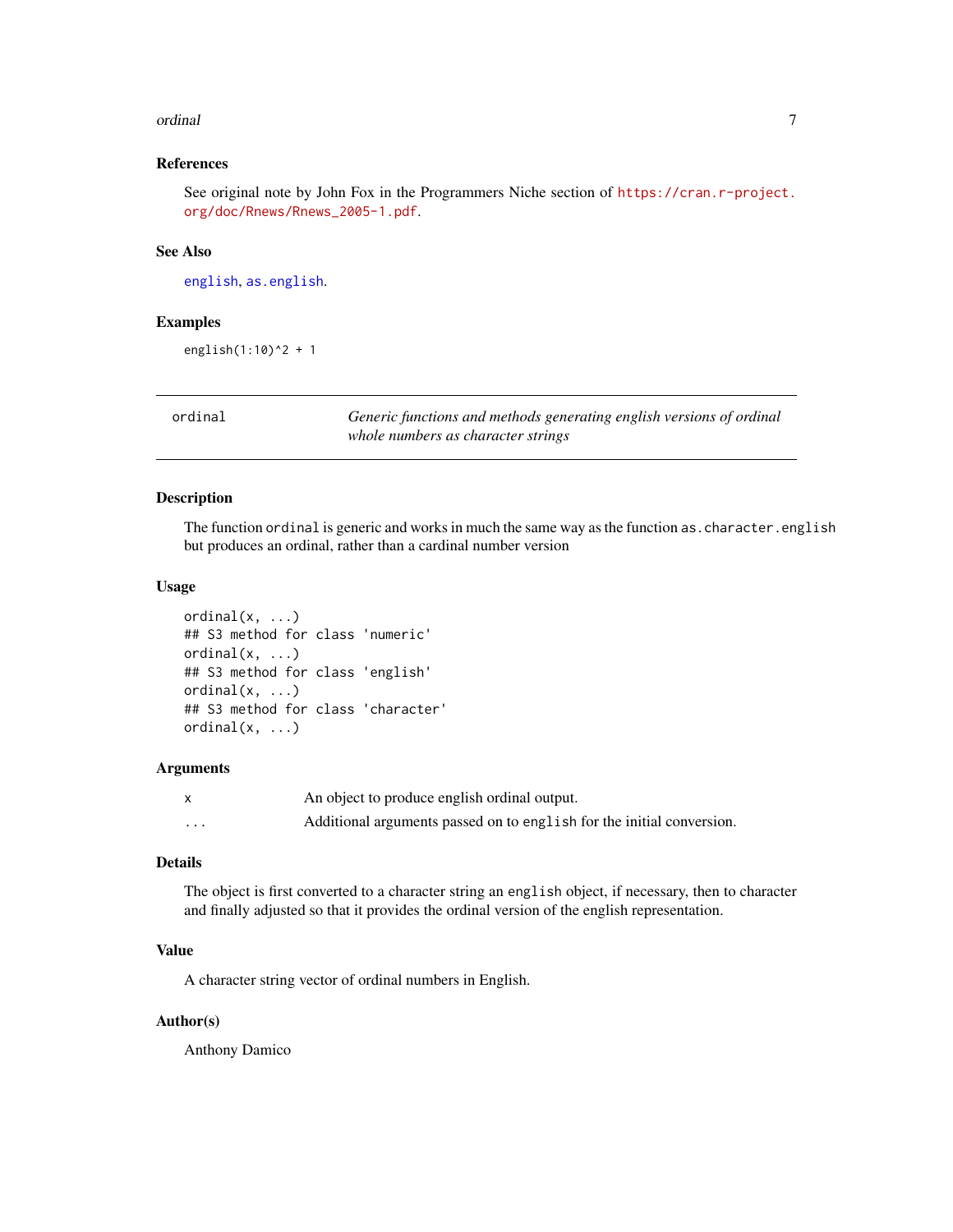#### <span id="page-7-0"></span>References

See original note by John Fox in the Programmers Niche section of [https://cran.r-project.](https://cran.r-project.org/doc/Rnews/Rnews_2005-1.pdf) [org/doc/Rnews/Rnews\\_2005-1.pdf](https://cran.r-project.org/doc/Rnews/Rnews_2005-1.pdf).

#### See Also

[as.character.english](#page-2-1)

#### Examples

```
## for UK style English:
ordinal(c(1, 9, 10, 11, 12, 19, 20, 21, 99, 100, 101, 109, 111,
          119, 1000, 1100, 1199, 9999, 10000, 10001), UK = TRUE)
## for USA style English:
ordinal(c(1, 9, 10, 11, 12, 19, 20, 21, 99, 100, 101, 109, 111,
         119, 1000, 1100, 1199, 9999, 10000, 10001), UK = FALSE)
## For mothers of small children:
cat(paste("This is the", ordinal(1:5), "time I've told you!"), sep = "\\n")
```
<span id="page-7-1"></span>print.english *A print method for objects of cleas english*

#### Description

Provides a print method for objects of class english.

#### Usage

```
## S3 method for class 'english'
print(x, \ldots)
```
#### Arguments

|   | An object of class english                                       |
|---|------------------------------------------------------------------|
| . | Additional arguments to be passed to the print generic function. |

#### Details

Coerces the object to character and prints it.

#### Value

The original object, invisibly.

#### Author(s)

John Fox and Bill Venables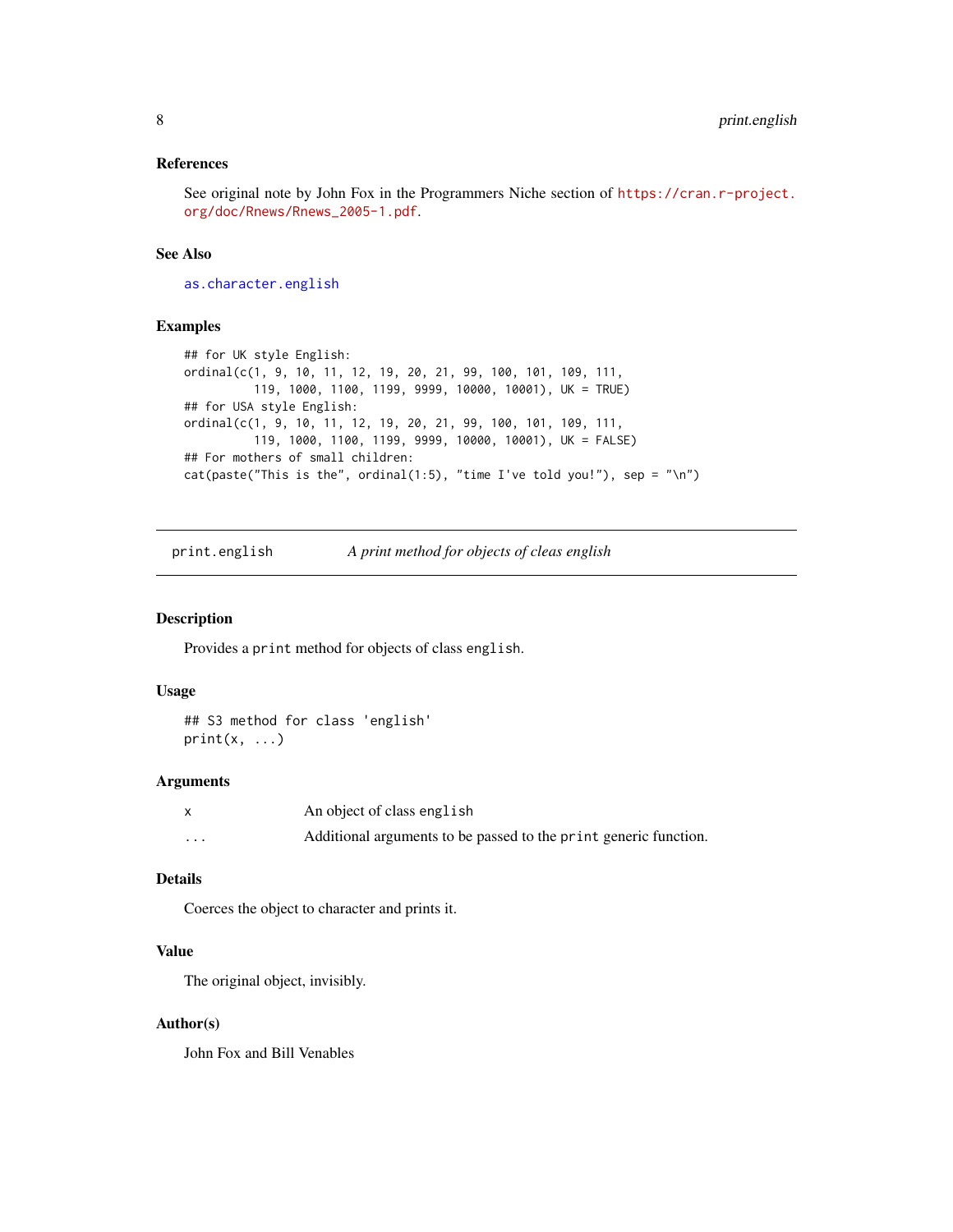#### <span id="page-8-0"></span>sort.english 9

#### References

See original note by John Fox in the Programmers Niche section of [https://cran.r-project.](https://cran.r-project.org/doc/Rnews/Rnews_2005-1.pdf) [org/doc/Rnews/Rnews\\_2005-1.pdf](https://cran.r-project.org/doc/Rnews/Rnews_2005-1.pdf).

#### See Also

[as.character.english](#page-2-1).

#### Examples

print(english(1:10))

sort.english *A sorting method for objects of class english*

#### Description

A method for the generic function sort which allows numeric objects of class english to be sorted.

#### Usage

## S3 method for class 'english'  $sort(x, decreasing = FALSE, ...)$ 

#### Arguments

| $\mathsf{x}$            | An object of class english.                               |
|-------------------------|-----------------------------------------------------------|
| decreasing              | logical: should the object be sorted in decreasing order? |
| $\cdot$ $\cdot$ $\cdot$ | Not currently used.                                       |

#### Details

The method temporarily removes the english class, sorts the object components and reinstates the english class to the result.

#### Value

An object of class english with its components in numerically sorted order.

#### Author(s)

John Fox and Bill Venables

#### References

See original note by John Fox in the Programmers Niche section of [https://cran.r-project.](https://cran.r-project.org/doc/Rnews/Rnews_2005-1.pdf) [org/doc/Rnews/Rnews\\_2005-1.pdf](https://cran.r-project.org/doc/Rnews/Rnews_2005-1.pdf).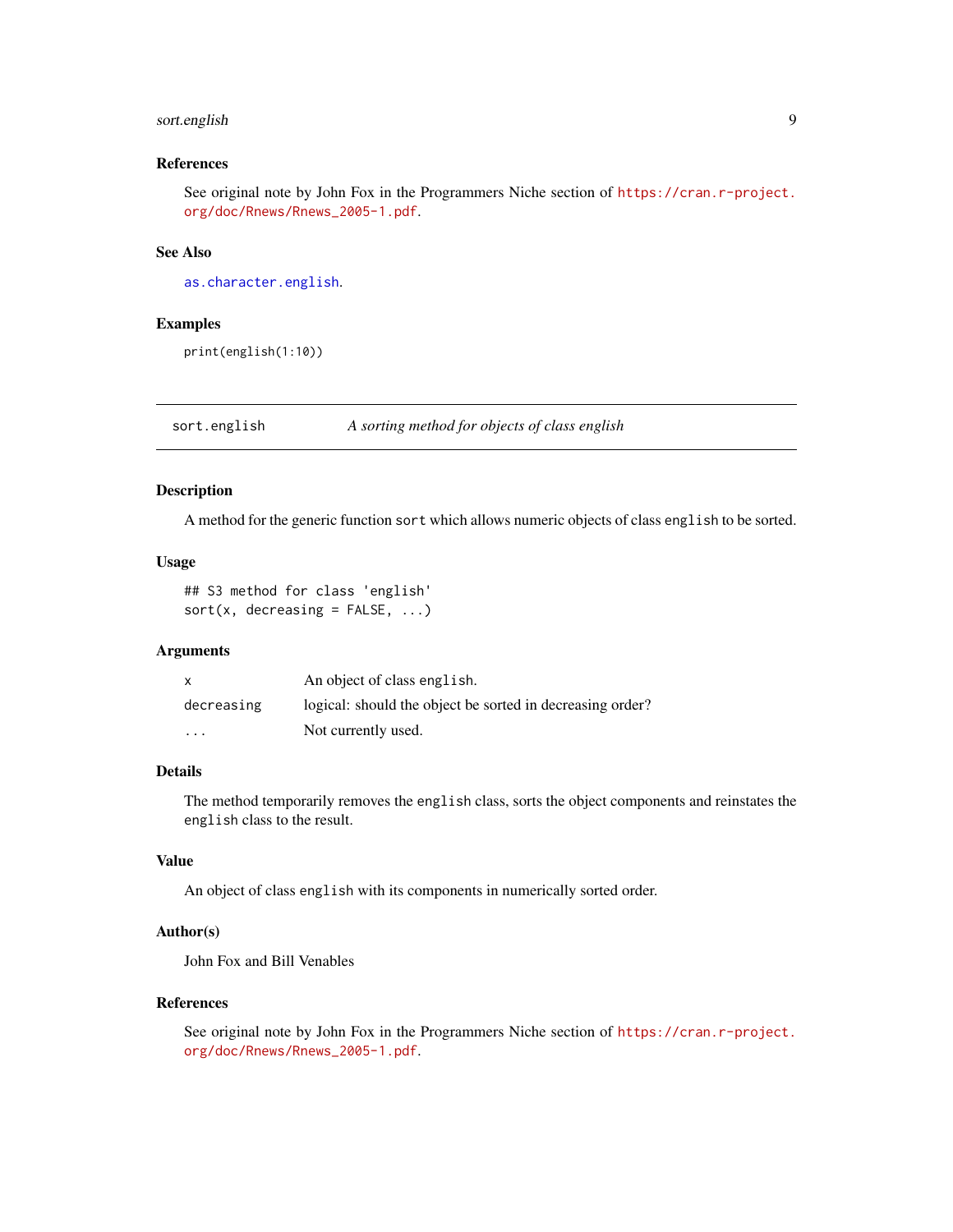<span id="page-9-0"></span>10 sort.english

#### See Also

[english](#page-3-1).

### Examples

```
set.seed(1010)
x <- english(sample(1:100, 5))
noquote(matrix(as.character(x)))
noquote(matrix(as.character(sort(x))))
```